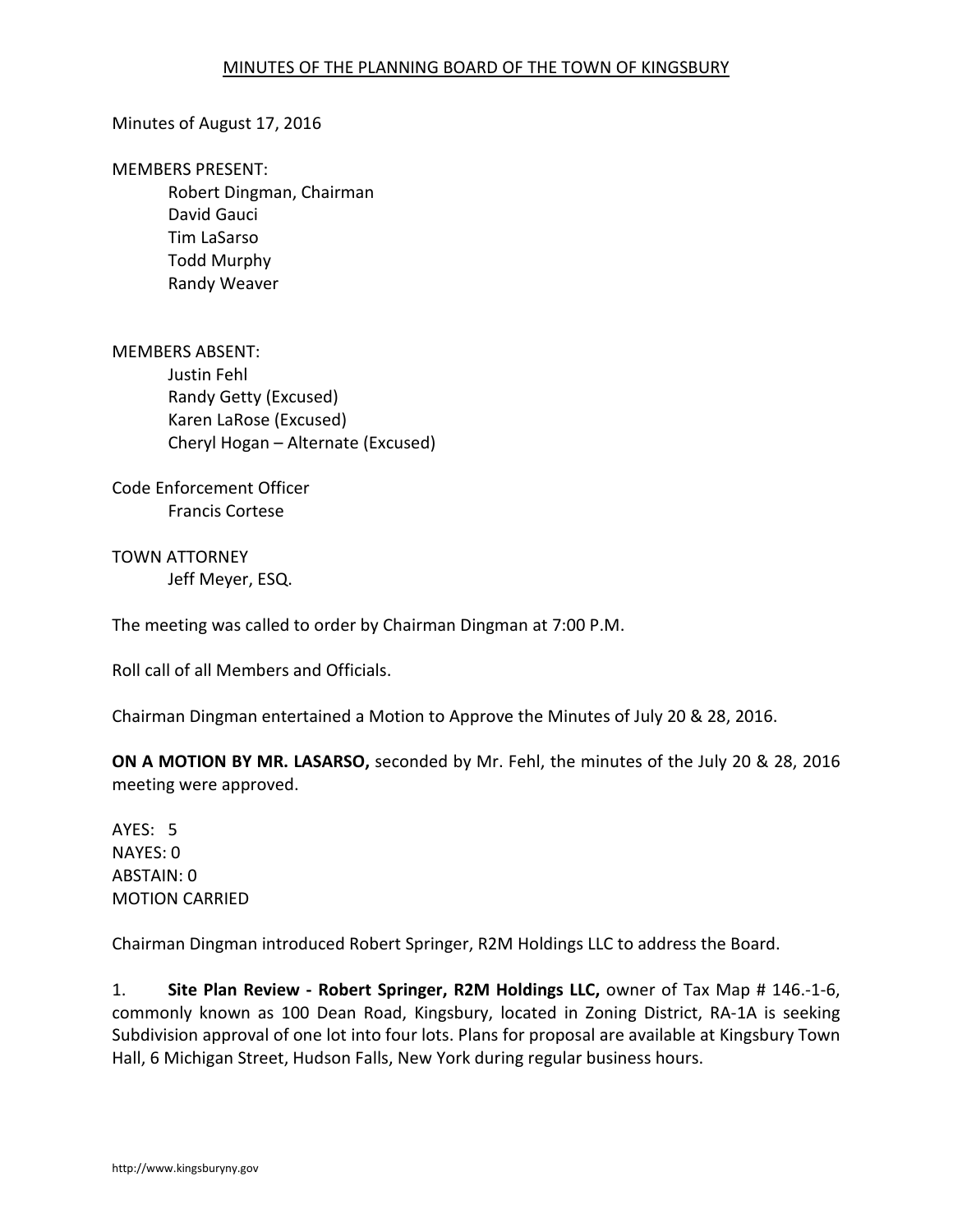Planning Board Meeting August 17, 2016 Page 2 of 9

Mr. Springer stated he would like to divide this property into four (4) lots. There is approximately 25 acres with 1200 feet of road frontage. The lot sizes would be 7.94 +/- acres, 8.47+/- acres, 5.0 +/- acres and 3.55 +/- acres. Each lot will have 200 feet of road frontage. Mr. Springer plans to build up scale farm houses on the lots. They would be serviced by municipal water line along Dean Road and on-site wastewater disposal systems. Mr. Springer stated the farm house and barns will remain on the site. He understands there is water and gas up to the farm house. Mr. Springer stated he would be giving the Town an easement to this property in order to have water. He will be moving the current driveway.

Mr. Springer is proposing to build small colonial and medium size ranches on the three remaining lots.

Mr. Weaver question if Mr. Springer had done any perc tests on the lots.

Mr. Springer stated that he has done about 6 test holes and went down about 6 to 7 feet and did not have any problems with the area.

Mr. Weaver stated the property next to lot one is typically wet 4 to 5 months a year.

Mr. Springer stated on lot one he plans to bring in a lot of fill in to build the lot up. He has an engineer working on the drainage and he will be putting any drainage in that is required. There will be full basements sump pits installed to be safe.

There being no comments from the public, Chairman Dingman close the public hearing.

**ON A MOTION BY MR. WEAVER**, and seconded by Mr. Gauci the Kingsbury Planning Board having reviewed the short form SEQRA submission and having taken a hard look at the potential environmental impacts finds that there are no significant potential negative environmental impacts anticipated from this project and the Board issued a negative declaration on the project.

The Board then reviewed the proposed Resolution.

#### **Resolution No. 1 of August 17, 2016**

**SITE PLAN REVIEW** – R2M HOLDINGS, LLC, owner of Tax Map # 137.-1-6 commonly known as 100 Dean Road, Town of Kingsbury, is seeking subdivision approval for a four (4) lot residential subdivision at this location. This action is pursuant to Section 240-3of the Code of the Town of Kingsbury.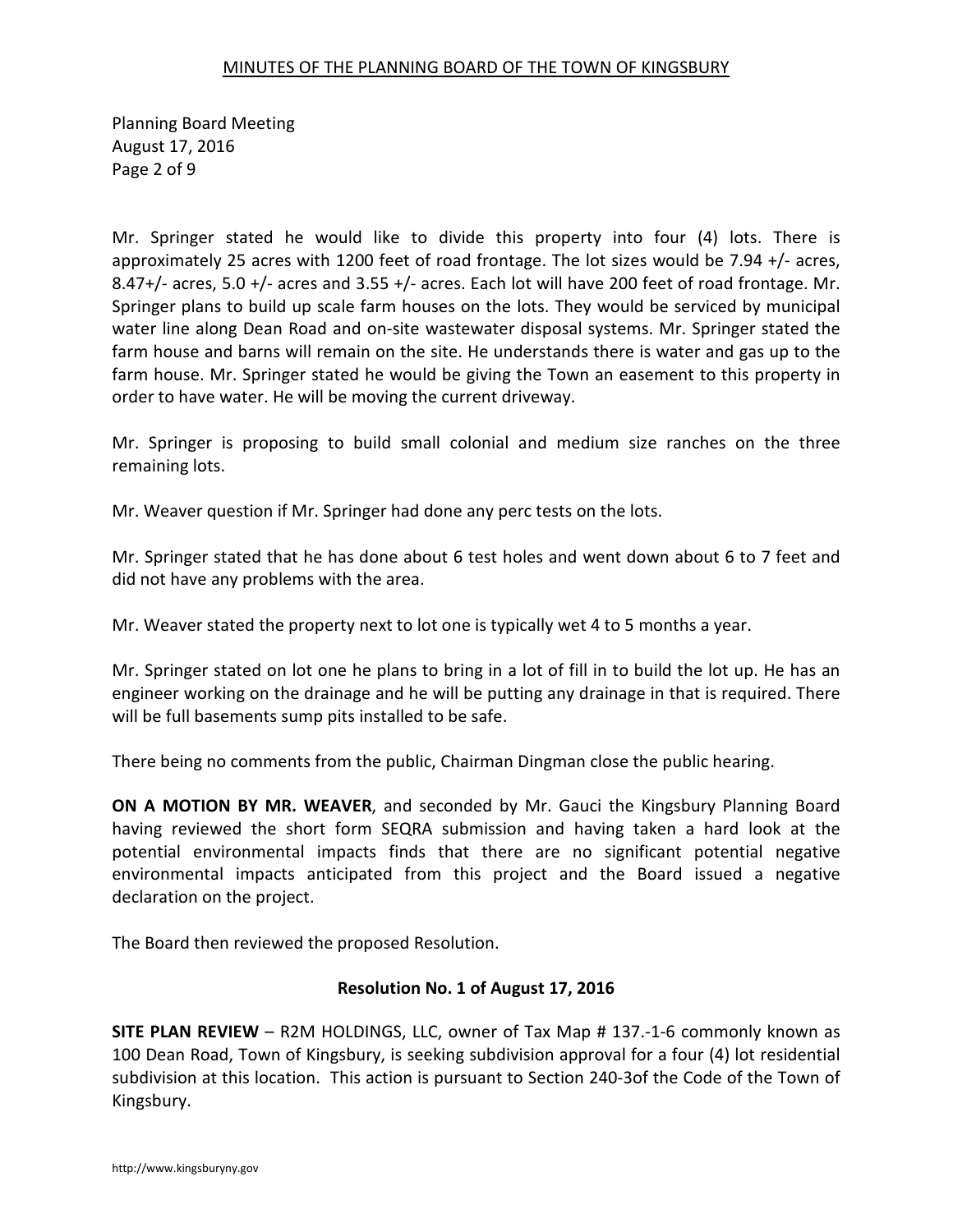Planning Board Meeting August 17, 2016 Page 3 of 9

**ON A MOTION BY RANDY WEAVER**, seconded by TIMOTHY LASARSO based on all of the evidence and materials submitted by the Applicant and the representations made at the meeting, the Application is hereby approved subject to the following conditions:

- (1) Access, driveway and fencing as they may exist for proposed Lot 2 be relocated so there are no encroachments on proposed Lot 1.
- (2) All stormwater runoff shall be contained within each individual lot.

**AYES: 5 NAYES: 0 ABSENT: 2**

2. **Site Plan Review - Robert Springer, R2M Holdings LLC**, contract vendee Tax Map # 137.- 1-69.11, commonly known as Casey Road, Kingsbury, located in Zoning District, RA-1A is seeking Subdivision approval of one lot into three lots. Plans for proposal are available at Kingsbury Town Hall, 6 Michigan Street, Hudson Falls, New York during regular business hours.

Chairman Dingman stated the Board received Mr. Springer's information today. The plans do not show the elevations or where the homes would be located on each lot, as the Board had requested last month.

Chairman Dingman opened the Public Hearing.

Mr. Springer stated there were problems with the title to this property and therefore, they have had to delay the closing.

Mr. Springer stated the property is 15 +/- acres with 600 +/- feet of road frontage. He is proposing to subdivide this parcel into 3 lots each having 5 acres, with 200 feet of road frontage. Municipal water is available. He is in negotiations and has an engineer working with him to be able to get the water to these lots. Mr. Springer stated any underground work he has to do will be done before the Casey Road construction begins next year. He is hoping to have natural gas to these 3 lots. He has been trying to get in contact with National Grid. If he can't get the natural gas put in he will have propane or fuel oil for the houses.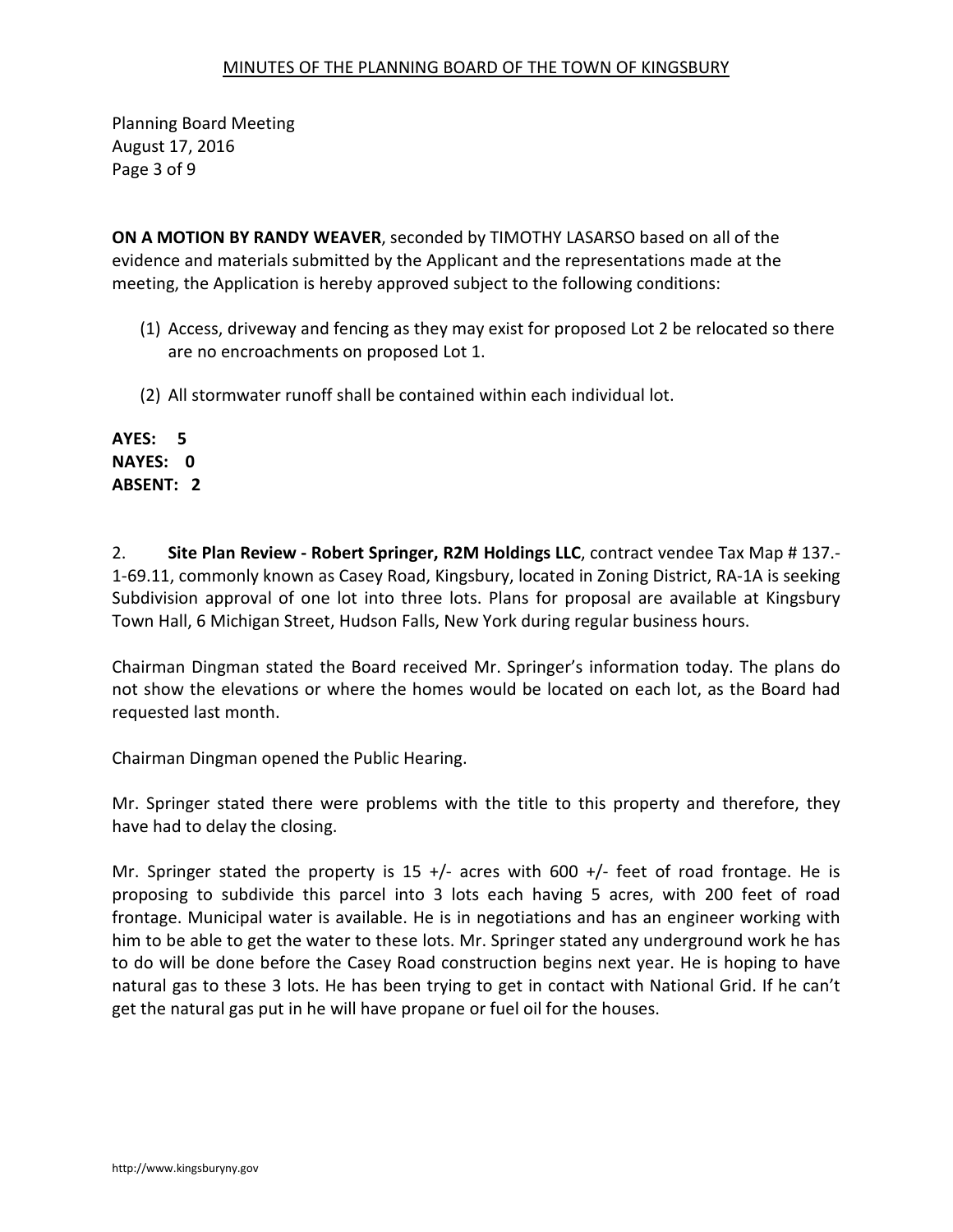Planning Board Meeting August 17, 2016 Page 4 of 9

Mr. Springer stated he is looking to build three larger colonial homes at this location. Each home will be 2,500 to 3,000 square feet. He is looking for more upscale house for this area and feels this location will be good for people who want a little bit of country living, yet being close enough to the shopping centers.

Mr. Springer stated they have tested the soil and it is very good. The houses will be placed about 100 feet from the road for the natural gas. If he puts the houses further back on the property it will be very expensive due to the fact that National Grid would use more piping for the gas. That charge would be Mr. Springer's responsibility.

Mr. Springer stated he feels this is more of a farm area and realizes the industrial park is close by.

Jerry and Jolene Caruso, 90 Casey Road; Mr. Caruso stated they own the neighboring property. They read from a letter their concerns.

Mr. Springer stated he will not be removing any trees that are more than a 150 feet off the road or will they be touching the tree line.

Mrs. Caruso had concerns for horses being allowed on this property.

Mr. Springer responded he is trying to be a good neighbor and understands people want their privacy.

Chairman Dingman questioned what kind of the soil Mr. & Mrs. Caruso had as they have a mound system their septic system.

Mr. Carsuo responded the soil is clay.

Mr. Cortese questioned if Mr. Springer has done any hole testing for the soil located at this site.

Mr. Springer stated they have done the testing and found no mottling. He went approximately 6 feet down and 10 holes. He will have an engineer do the official the testing.

Chairman Dingman stated the Board does need more detail in what you want to do, elevations, drainage septic stem. There were a number of concerns mentioned tonight that neighbors have and would like to see if we can work with them by the time you come back next month and a possibly have an approval, though there may be conditions with the approval, it appears that the request meets the Code of the Town of Kingsbury.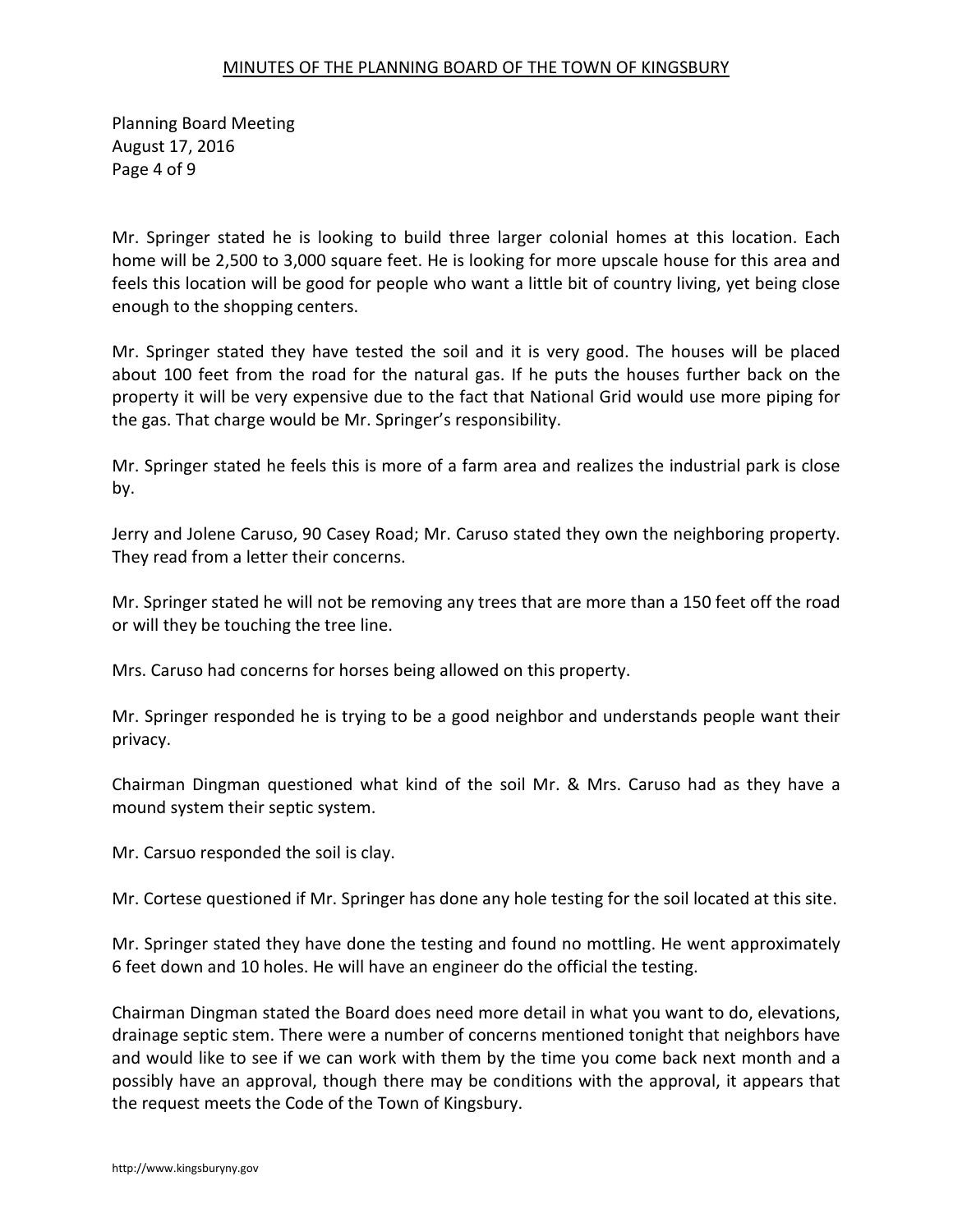Planning Board Meeting August 17, 2016 Page 5 of 9

Chairman Dingman stated there have been in the past problems with RWS Manufacturing Inc. with sound buffers and would not like to more problems at this site.

3. **Site Plan Review - Joseph Locke, Joe's Super Auto Clean and Light Mechanical** contract vendee of Tax Map # 154.8-1-26 commonly known as 3606-3614 Burgoyne Avenue, Kingsbury, located in Zoning District COM-1A, Commercial District, for Site Plan Review for a proposal to operate Joe's Super Auto Clean Business with light mechanical at this location. Plans for proposal are available at Kingsbury Town Hall, 6 Michigan Street, Hudson Falls, New York during regular business hours.

Chairman Dingman introduced Joseph Locke, contract vendee to address the Board.

Mr. Locke stated he would like to open Joe's Super Auto Clean and Light Mechanical at this location. His business would be located in the back of the building at 3606-3614 Burgoyne Avenue. Mr. Locke stated he would be doing auto detailing for one dealership and 2 wholesalers. As a rule, he doesn't have more than 3 cars at a time that he is detailing. There is room for 6 cars.

Chairman Dingman then reviewed statements from Mr. Locke at the meeting of July 20, 2016 concerning what he would be doing at this location.

Mr. Locke stated he would like to have hours of operation from 8:00 am to 5:00 pm. There may be times when is there until 6:00 pm.

Chairman Dingman stated the hours of operation will be set from 8:00 am to 7:00 pm.

Chairman Dingman questioned Mr. Locke if there were permits he would need from Department of Motor Vehicle.

Mr. Locke responded he has paper work all filled out for these permits. He needs an approval from the Board before he can apply for the permits.

Chairman Dingman asked Mr. Locke or the owner of the property to contact Department of Environmental Conservation concerning any permits that may be needed to wash the cars. There will be waste water treatment with washing the cars.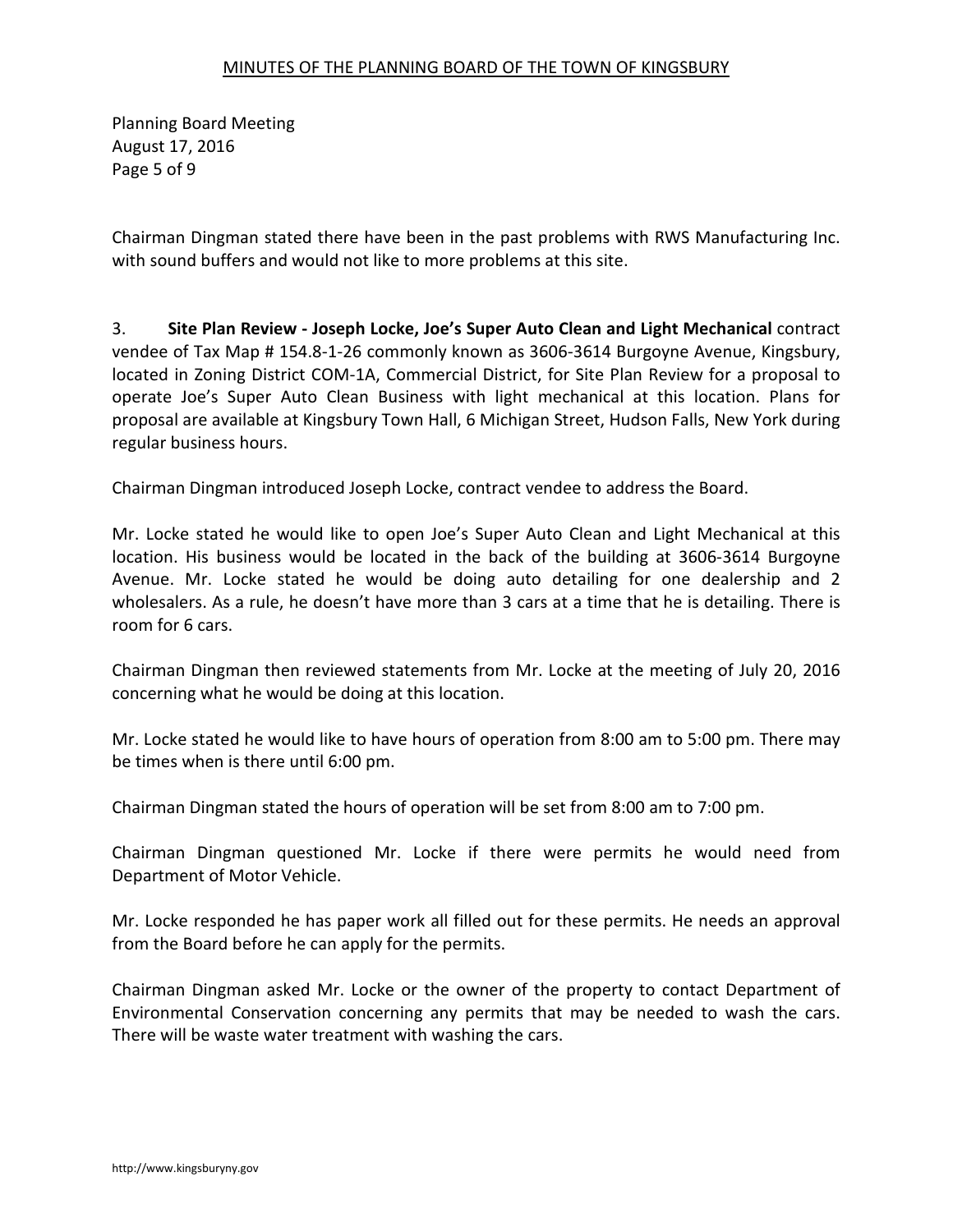Planning Board Meeting August 17, 2016 Page 6 of 9

Mr. Locke responded the water dissipates during the day being he only has two cars a day as a rule. Mr. Locke indicated he has spoken with DEC and stated they do not have an issue with this.

Attorney Meyer stated Mr. Locke is very close to needing permits. If Mr. Locke does everything exactly the way he is stating, in theory, he will be fine. The second you start making changes or expanding the business you run the risk of needing a lot of permits. DEC monitors this property very closely.

Attorney Meyer provided Mr. Locke with a contact at DEC.

There being no comments from the public, Chairman Dingman closed the public hearing.

**ON A MOTION BY MR. MURPHY**, and seconded by Mr. Gauci the Kingsbury Planning Board having reviewed the short form SEQRA submission and having taken a hard look at the potential environmental impacts finds that there are no significant potential negative environmental impacts anticipated from this project and the Board issued a negative declaration on the project.

The Board then reviewed the proposed Resolution.

# **Resolution No. 2 of August 17, 2016**

**SITE PLAN REVIEW** – Joe's Super Auto Clean and Light Mechanical, contract vendee of Tax Map # 154.8-1-26 commonly known as 3606-3614 Burgoyne Avenue, Town of Kingsbury, is seeking site plan approval to operate an automotive detailing and light auto repair business at this location. This action requires site plan approval pursuant to Section 280-23G of the Code of the Town of Kingsbury.

**ON A MOTION BY DAVID GAUCI**, seconded by Timothy LaSarso based on all of the evidence and materials submitted by the Applicant and the representations made at the meeting, the Application is hereby approved subject to the following conditions:

(1) Applicant shall obtain and submit copies of any and all permits as the same may be required by the NYS Department of Environmental Conservation. The Applicant shall speak with DEC about specific plans prior to commencing any work on site and update the Code Enforcement Office.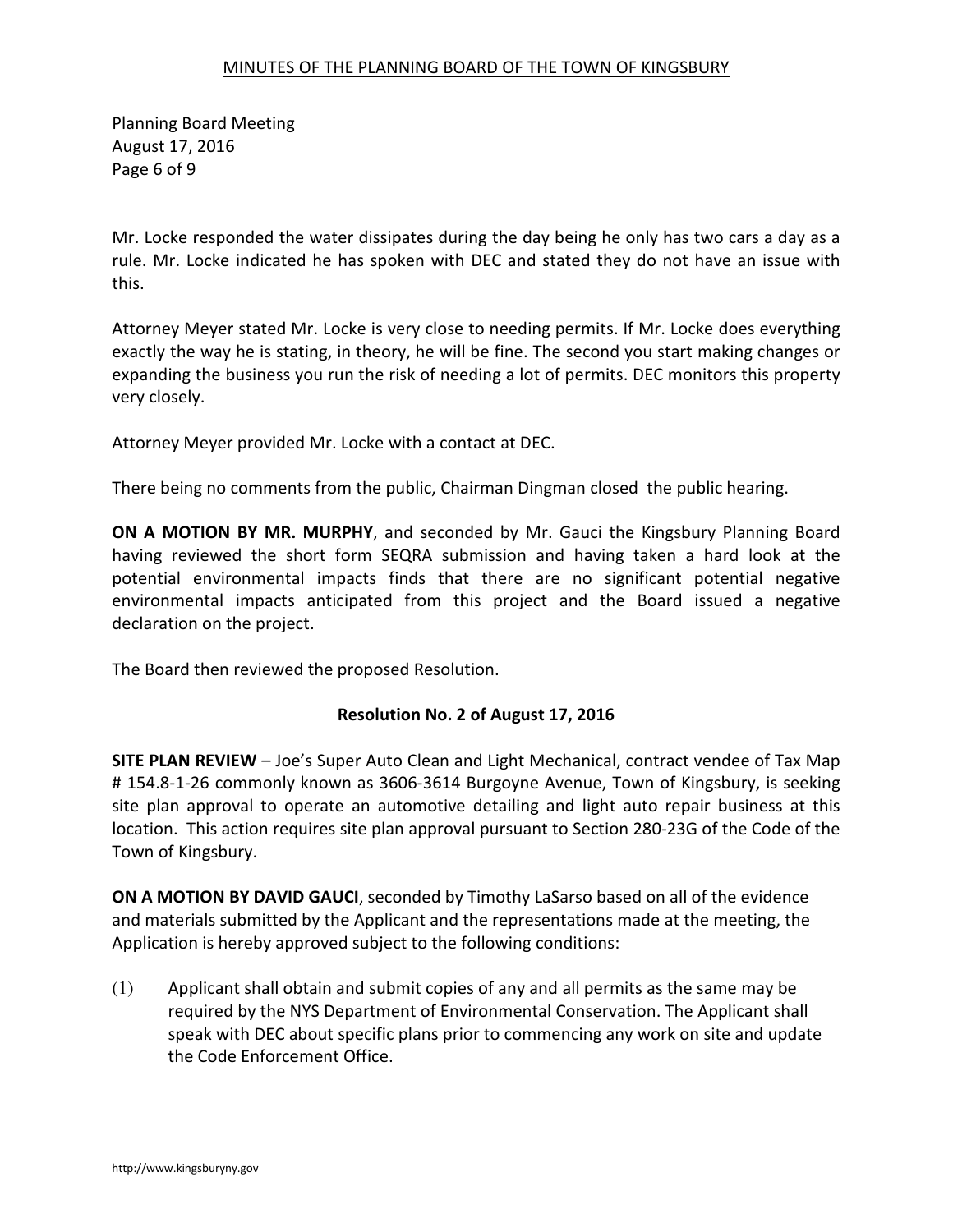Planning Board Meeting August 17, 2016 Page 7 of 9

- (2) Applicant will not perform oil changes, engine changes, fuel jobs, or perform any mechanical work that will result in the creation of waste automotive fluids, including but not limited to, oil, antifreeze, brake fluid, transmission fluid, power steering fluid and the like.
- (3) Applicant will not store waste oil nor waste automotive fluids on the premises.

**AYES: 5 NAYES: 0 ABSENT: 2** 

4. **SITE PLAN REVIEW – Casey Owens**, owner of Tax Map # 121.-1-17.4 commonly known as 4202 NYS Route 4, Town of Kingsbury, is seeking site plan approval to operate a commercial farm-stand, selling food and agricultural products not grown on site, pumpkin patch, animal rides, petting zoo, and wagon rides at this location. This action requires site plan approval pursuant to Section 280-23G of the Code of the Town of Kingsbury.

Chairman Dingman introduced Casey Owens, Pumpkin Valley Farm to address the Board.

Mrs. Owens stated she is the owner of Quality Stone Works. This project is considered a partnership DBA Pumpkin Valley Farm. As you are looking from State Route 4 there is a right away/driveway into Quality Stone Works. There will be parking on both sides of this area which is 270 feet in length from State Route 4. She will be able to park approximately 30 cars here, allowing 9 feet for each parking space. The cars will be parked horizontal. Once you drive into the actual property there will be handicap parking available. All Quality Stone Works vehicles and equipment will be stored behind a fence. They will be growing their own pumpkins as well as selling pumpkins and pick your own pumpkins. She is would like to a have petting zoo consisting of Donkeys, Goats and Alpacas.

In the future she wants to have a corn maze, hay bowling with pumpkins and hay wagon rides. There will be port a potties and washing stations on the premises. They are also planning to have a concession stand.

There will be activities for the children to do. For this season advertising will be word of mouth. Next year there will be more advertising. They would like to open the pumpkin patch to the schools as well.

Chairman Dingman questioned if there were any permits that would be required.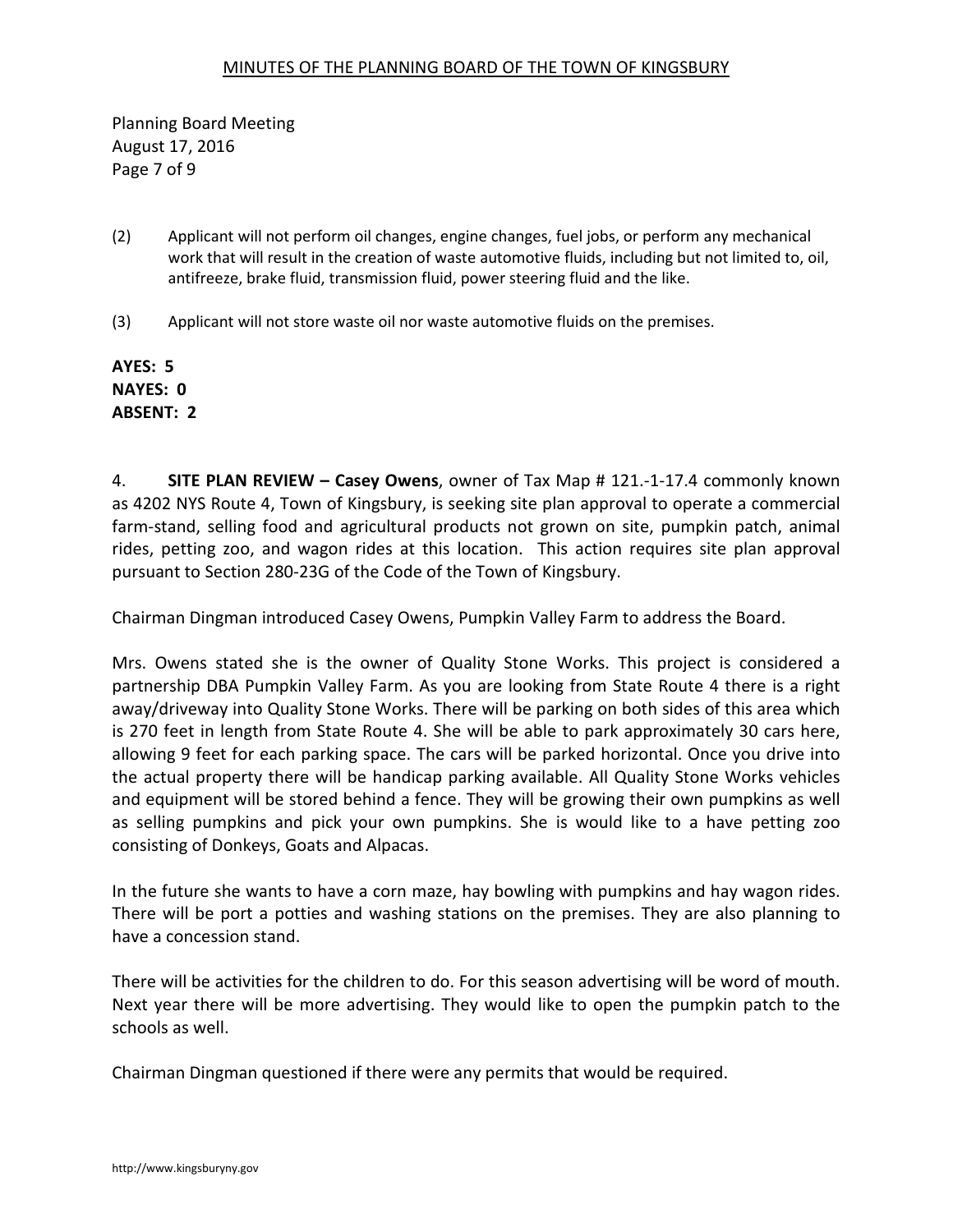Planning Board Meeting August 17, 2016 Page 8 of 9

Mrs. Owens stated at the County Planning Board Meeting they were told any food they would like to have would have to be permitted from the Department of Health.

Mr. Cortese stated the Owens are here for approval for everything and not have to come back next year.

Chairman Dingman questioned if they would have to come back next year in order to have the food concession.

Mr. Cortese responded that would all be done through DOH.

Chairman Dingman opened the Public Hearing.

Mrs. Caruso was in full support of this project.

The Public Hearing was closed.

**ON A MOTION BY MR. WEAVER**, and seconded by Mr. LaSarso the Kingsbury Planning Board having reviewed the short form SEQRA submission and having taken a hard look at the potential environmental impacts finds that there are no significant potential negative environmental impacts anticipated from this project and the Board issued a negative declaration on the project.

The Board then reviewed the proposed Resolution.

# **Resolution No. 3 of August 17, 2016**

**SITE PLAN REVIEW** – Casey Owens, owner of Tax Map # 121.-1-17.4 commonly known as 4202 NYS Route 4, Town of Kingsbury, is seeking site plan approval to operate a commercial farmstand, selling food and agricultural products not grown on site, pumpkin patch, animal rides, petting zoo, and wagon rides at this location. This action requires site plan approval pursuant to Section 280-23G of the Code of the Town of Kingsbury.

**ON A MOTION BY RANDY WEAVER,** seconded by Timothy LaSarso based on all of the evidence and materials submitted by the Applicant and the representations made at the meeting, the Application is hereby approved subject to the following conditions:

(4) Applicant shall submit copies of all Department of Health permits prior to locating and serving food on the premises.